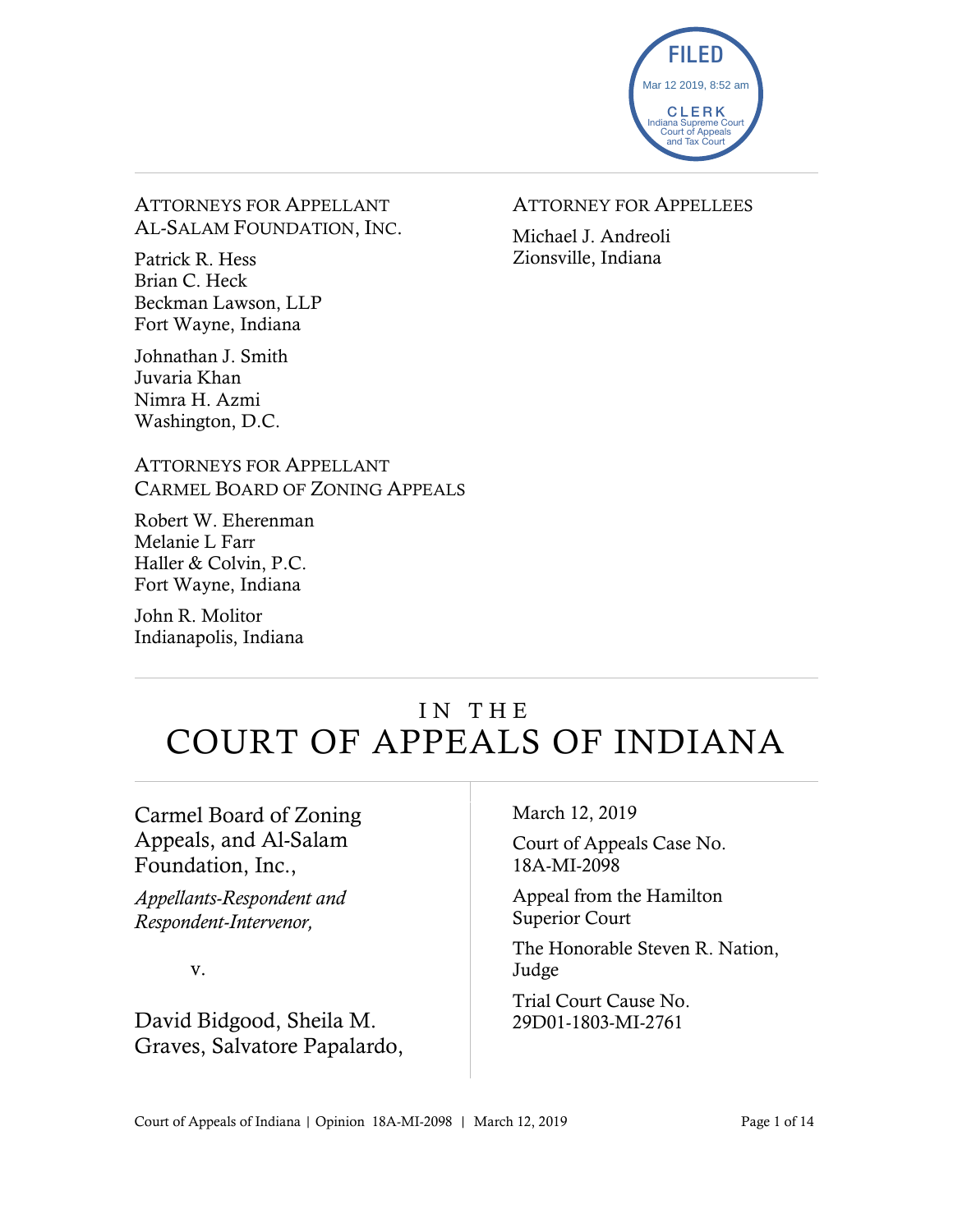David J. Reeves, and Angelo R. Stanco,

*Appellees-Petitioners.*

#### Robb, Judge.

# Case Summary and Issue

[1] The Al-Salam Foundation, Inc. (the "Foundation") sought and obtained from the Carmel Board of Zoning Appeals (the "Board") a special use zoning permit to establish an Islamic Life Center for use by the Muslim community for worship and community gatherings. David Bidgood, Sheila M. Graves, Salvatore Pappalardo, David J. Reeves, and Angelo R. Stanco (collectively, the "Remonstrators") filed a "Petition for Writ of Certiorari, Judicial Review and Declaratory Judgment" in the Hamilton County Superior Court challenging the Board's decision. The Board filed a motion to dismiss when the Remonstrators did not file the Board record within thirty days of filing their petition. After a hearing, the trial court denied the motion to dismiss. The Board and the Foundation now appeal the trial court's order, raising one issue for our review: whether the trial court erred in denying the motion to dismiss the Remonstrators' petition for judicial review because the Remonstrators failed to timely file the Board record or request an extension of time to do so within the timeframe provided by Indiana Code section 36-7-4-1600 (the "1600 Series).

Court of Appeals of Indiana | Opinion 18A-MI-2098 | March 12, 2019 Page 2 of 14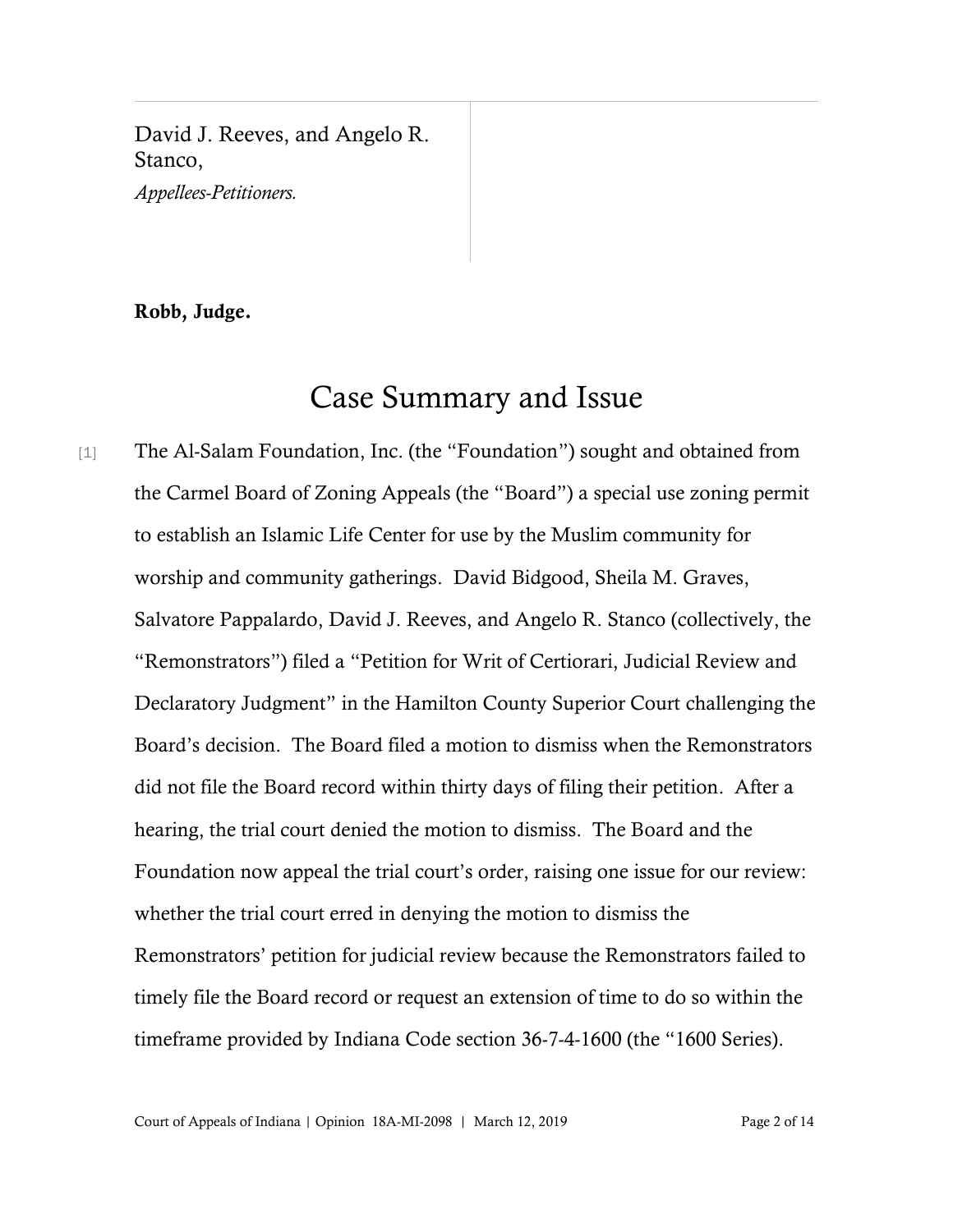Concluding the Remonstrators failed to timely file the Board record or request an extension of time for filing, we reverse.

## Facts and Procedural History

- [2] On February 26, 2018, the Board, by a 3-2 vote, approved the special use application by the Foundation. On March 28, the Remonstrators filed their "Petition for Writ of Certiorari, Judicial Review and Declaratory Judgment" and notice of filing of the same, in which the Remonstrators requested that the trial court "issue an Order to Show Cause why a Writ of Certiorari should not be issued." Joint Appellant's Appendix, Volume 2 at 36. According to the 1600 Series, the Board record was then due by April 27, thirty days after the petition was filed. *See* Ind. Code § 36-7-4-1613(a). On April 4, the trial court signed an order purporting to require the Board "to show cause why a writ of certiorari should not issue" at a hearing set for May 25. *Id.* at 37.
- [3] On May 23, the Board filed a response to the Remonstrators' petition in which it noted that it was not required by the 1600 Series to file an answer or other responsive pleading to the Remonstrators' petition for judicial review but it nonetheless responded and noted that the Board record had not been filed by the Remonstrators within the time required by Indiana Code section 36-7-4- 1613(a). On May 25, the Remonstrators filed a motion for an extension of time to file the Board record. In that motion, the Remonstrators stated that on April 5, they had contacted the Board regarding the status of the Board record by letter in which they noted "it may take longer to put the record together so if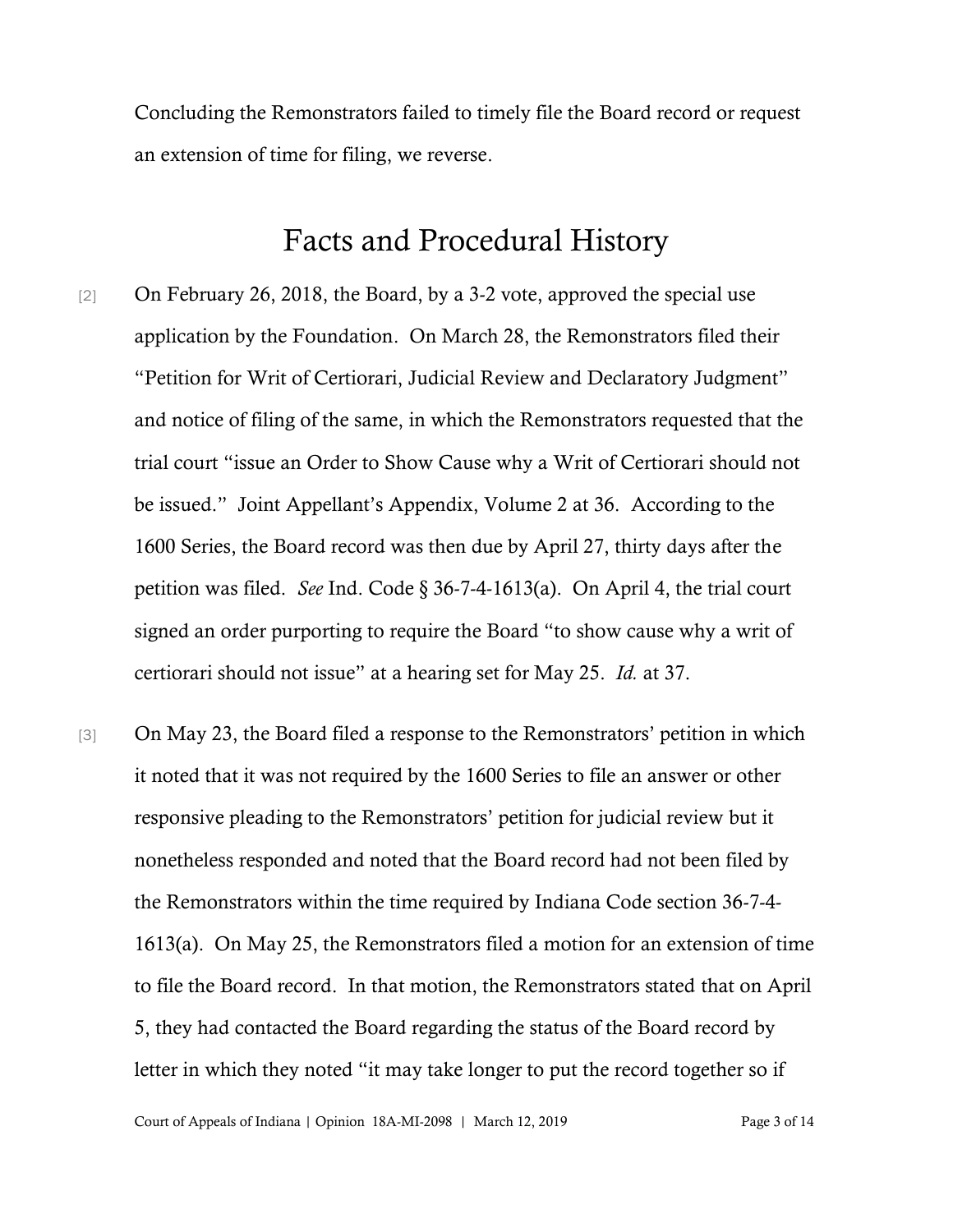you could just let [counsel] know, [they would] ask the Court for additional extensions . . . ." *Id.* at 47. Hearing nothing in return, the Remonstrators "assumed, rightly or wrongly, that it was taking the Board's staff some time to put the Record of Proceeding together." *Id.* at 44. The Remonstrators did nothing more regarding the Board record until receiving the Board's response on May 23 which referenced their failure to file the Board record. At that time, they again checked on the status of the Board record and then filed the motion for extension of time. On May 29, the trial court granted the extension of time and allowed the Remonstrators until June 20 to file the Board record.

[4] The Board filed a motion to reconsider the order granting the Remonstrators additional time to file the Board record, alleging the Remonstrators' motion "sought relief from a statutory requirement that [the trial court] cannot grant." *Id.* at 49. The Board also filed a motion to dismiss the petition for judicial review because the Remonstrators had not timely filed the Board record or timely requested an extension to do so.<sup>1</sup> In their response to the Board's motion, the Remonstrators relied on the trial court's April 4 order that scheduled a hearing for May 25: "The date is tantamount to setting a date for making a Return of the Writ and filing the Record of Proceedings." *Id.* at 59.<sup>2</sup>

l

 $<sup>1</sup>$  The Board also alleged the petition should be dismissed for failure to join an indispensable party. The trial</sup> court addressed this ground in its order denying the motion to dismiss, but it is not at issue in this appeal.

 $2$  As will be discussed below, the gist of this argument is that the trial court setting a hearing for May 25 was equivalent to setting a date for the Board record to be filed.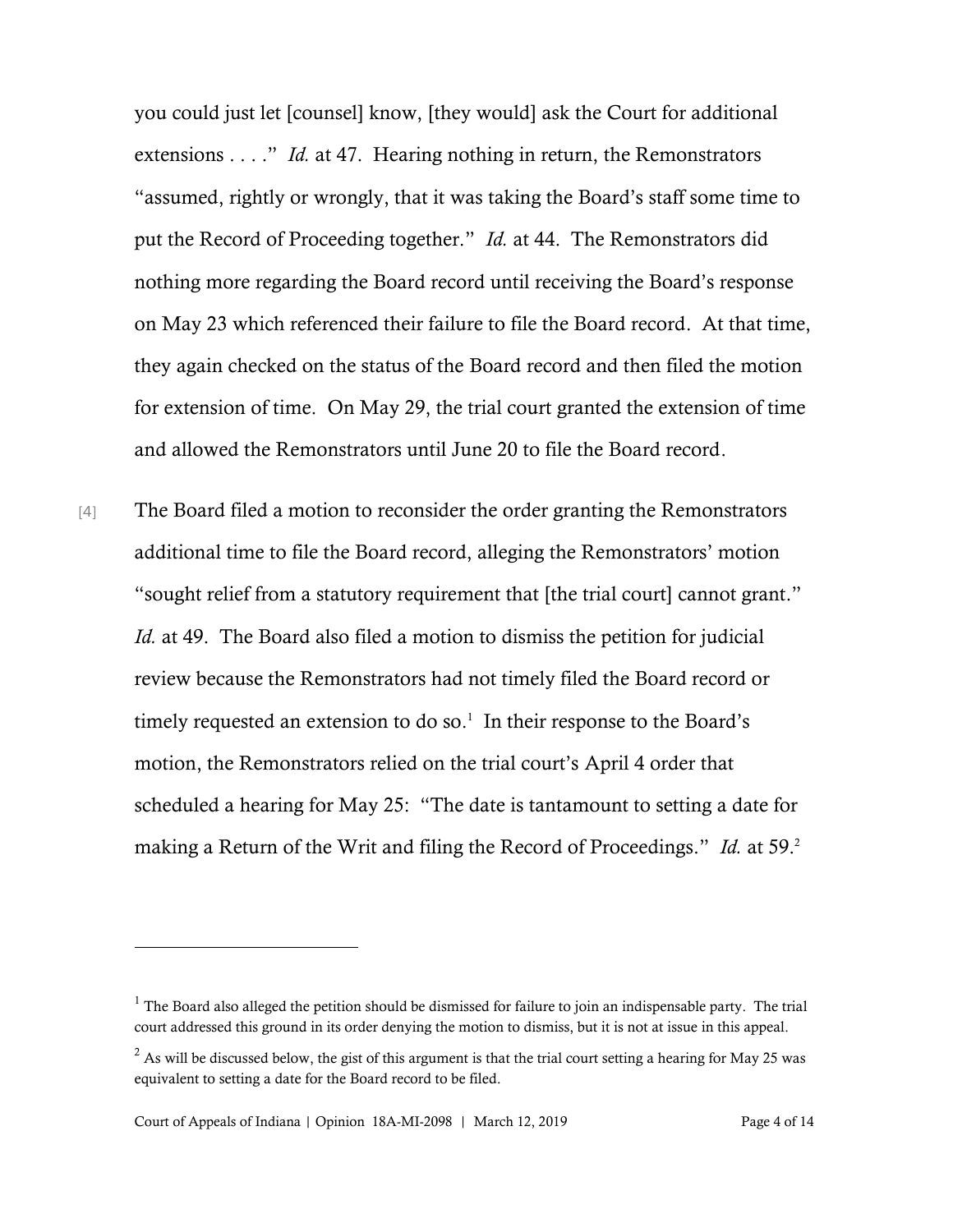[5] At the hearing on the pending motions, the trial court granted the Remonstrators' motion for additional time to file the Board record,<sup>3</sup> and on June 26, entered a written order, recounting the above procedural history and stating in relevant part:

> 7. That the statute I.C. 36-7-4-1613(a) provides [the Board record shall be filed] "within 30 days after filing of the petition, or within further time allowed by the court".

> 8. That as of the hearing on June 11, 2018, the Record of Proceedings had not been completed and in fact, at that time it had not been determined when the Record of Proceedings could be completed or the possible costs. Thus, it would be an impossibility for the [Remonstrators] to comply with the statutory requirements to file the Record of Proceedings without the Court providing an extension of time to file. The [Remonstrators] were not late but properly asked for the Court to extend the time set as provided by statute. As set forth above, and prior to the date which was set by the Court, the [Remonstrators] have requested an extension of time to file the Record of Proceedings.

9. That therefore, the Court finds the [Board's] Motion to Reconsider Order Granting an Extension of Time to File Record … should be and is hereby denied.

l

 $3$  In the appealed order, the trial court stated that it granted the Remonstrators' motion for additional extension of time during the hearing and it set a telephonic pre-trial conference for July 19 at which the parties "shall be prepared to discuss when the Record of Proceedings shall be prepared so that it may be filed[.]" *Id.* at 13.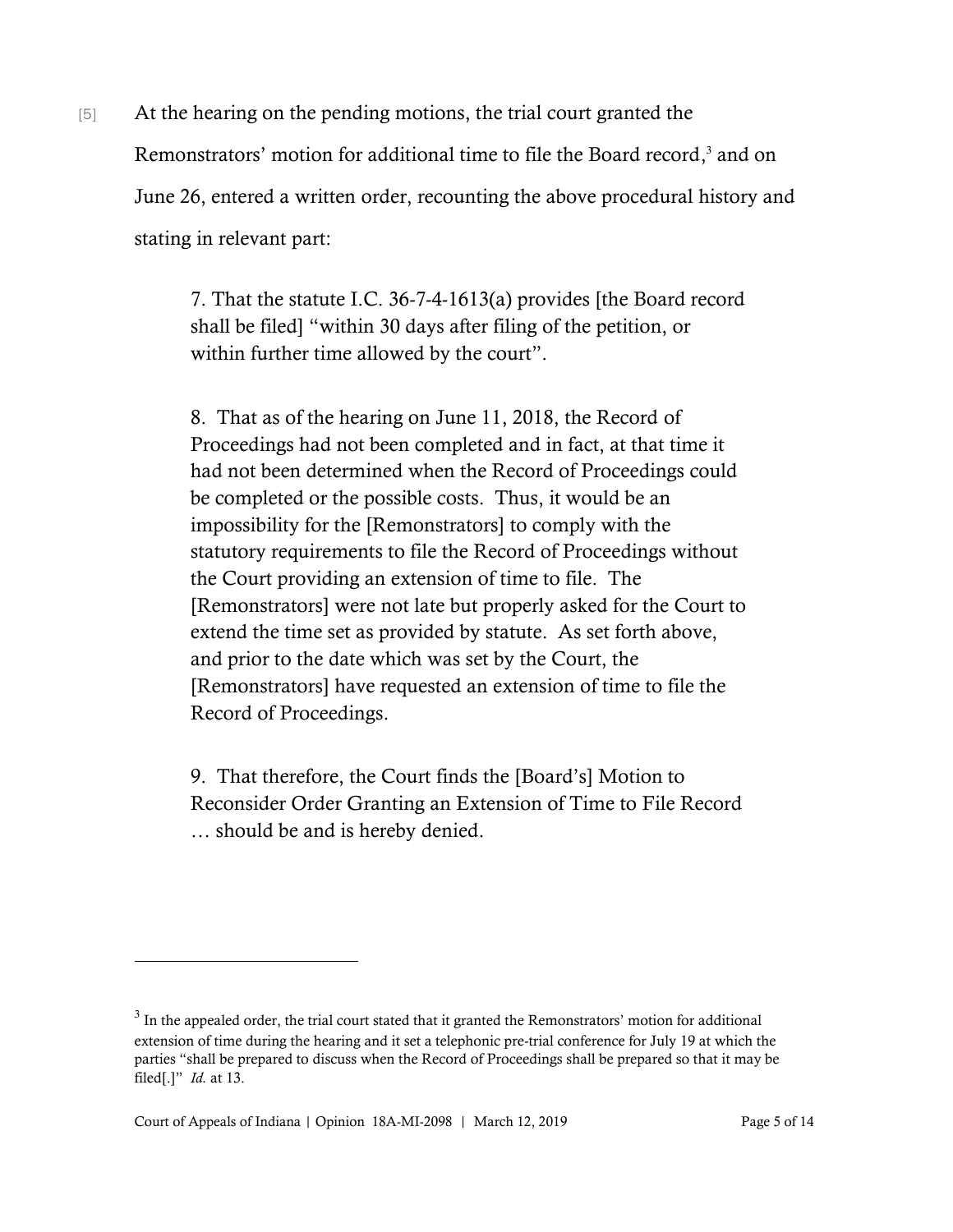*Id.* at 70-71. At the Board's request and over the Remonstrators' objection, the trial court certified its order for interlocutory appeal<sup>4</sup> and this court thereafter accepted jurisdiction. The Board now appeals.

# Discussion and Decision

## I. Standard of Review

[6] "We review de novo a court's ruling on motions to dismiss for failure to timely file necessary agency records where the court ruled on a paper record."<sup>5</sup> *Teaching Our Posterity Success, Inc. v. Ind. Dep't of Educ.*, 20 N.E.3d 149, 151 (Ind. 2014).

### II. Process of Judicial Review

[7] We begin by discussing the procedure the Remonstrators have attempted to employ. As stated in their response to the Board's motion to dismiss,

> The [Remonstrators] assert that the [Board's] reliance on Indiana Code 36-7-4-1613 and the cases that discus [sic] the filing of the Record of Proceedings is misplaced and should be denied. While the [Board] sites [sic] cases that deal with the "bright light" [sic]

 $4$  Up to this point, the Foundation had not participated in the trial court proceedings. After the trial court's order denying the Board's motion to dismiss and after the Board filed its motion to certify the order for interlocutory appeal, the Foundation moved to intervene and to join in the Board's motion. Henceforth, references to "the Board" include the Foundation unless otherwise noted.

 $<sup>5</sup>$  Although the trial court held a hearing on the Board's motion, the Board did not request a transcript of the</sup> hearing and there is nothing in the record to suggest the hearing was anything other than legal argument on the parties' respective positions. *See* Joint Brief of Appellants at 13 (representing that the trial court did not conduct an evidentiary hearing).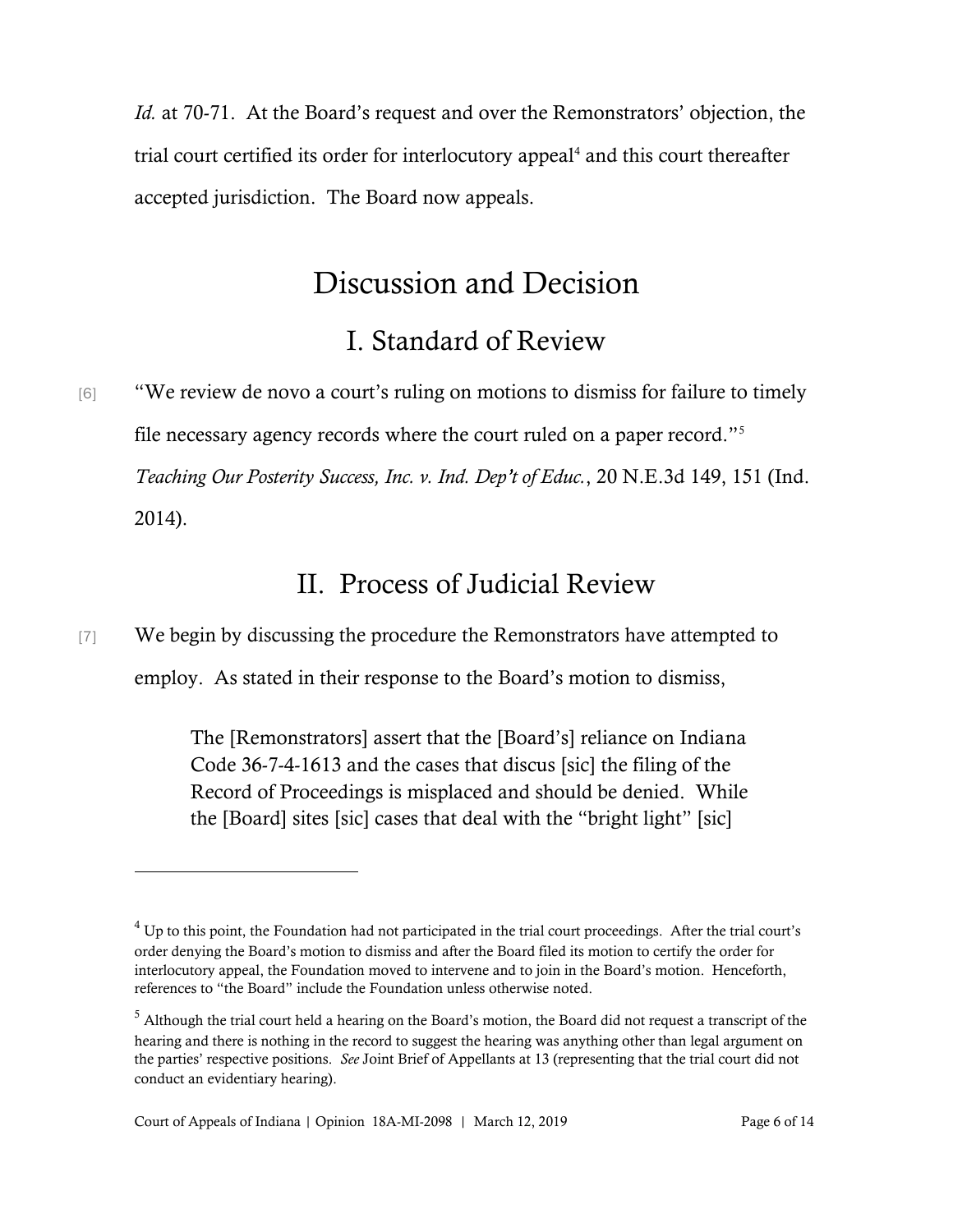timeline established for the filing of the Record of Proceedings, the [Board] failed to distinguish what actually occurred in this case verses [sic] those cases sited [sic]. In this case, the [Remonstrators] submitted, and the Court entered an Order to Show Cause Why Writ of Certiorari Should Not Issue and established show cause for the  $25<sup>th</sup>$  day of May, 2018 . . . . This in essence established a "bright light" [sic] timeline for the filing of the Record of Proceedings.

Jt. Appellant's App., Vol. 2 at 61. Quoting Indiana Code section 36-7-4-1613— "Within thirty (30) days after the filing of the Petition, *or within further time allowed by the court*, the petitioner shall transmit [the Board record]" (emphasis added)—the Remonstrators then argued the Court "had jurisdiction to, and did, establish a timeline that could be relied upon by the [Remonstrators] in this case." *Id.*; *see also* Appellees' Brief at 8 (arguing that "before the thirty (30) day period expired, the [trial court] had set a date certain for the Return of the Writ, i.e. filing of the Board Record").

[8] Prior to 2011, a petitioner initiated judicial review of a board of zoning appeals' decision by filing a petition for a writ of certiorari. *Town of Darmstadt v. CWK Investments-Hillsdale, LLC*, 114 N.E.3d 11, 15 n.5 (Ind. Ct. App. 2018), *trans. denied*; *compare* Ind. Code § 36-7-4-1003 (2003) ("Each decision of the legislative body under section 918.6 of this chapter or the board of zoning appeals is subject to judicial review by certiorari.") *with* Ind. Code § 36-7-4-1003(a) (2014) ("Each decision of the legislative body under section 918.6 of this chapter is subject to judicial review in the same manner as that provided for the appeal of a final decision of the board of zoning appeals under section 1016(a) of this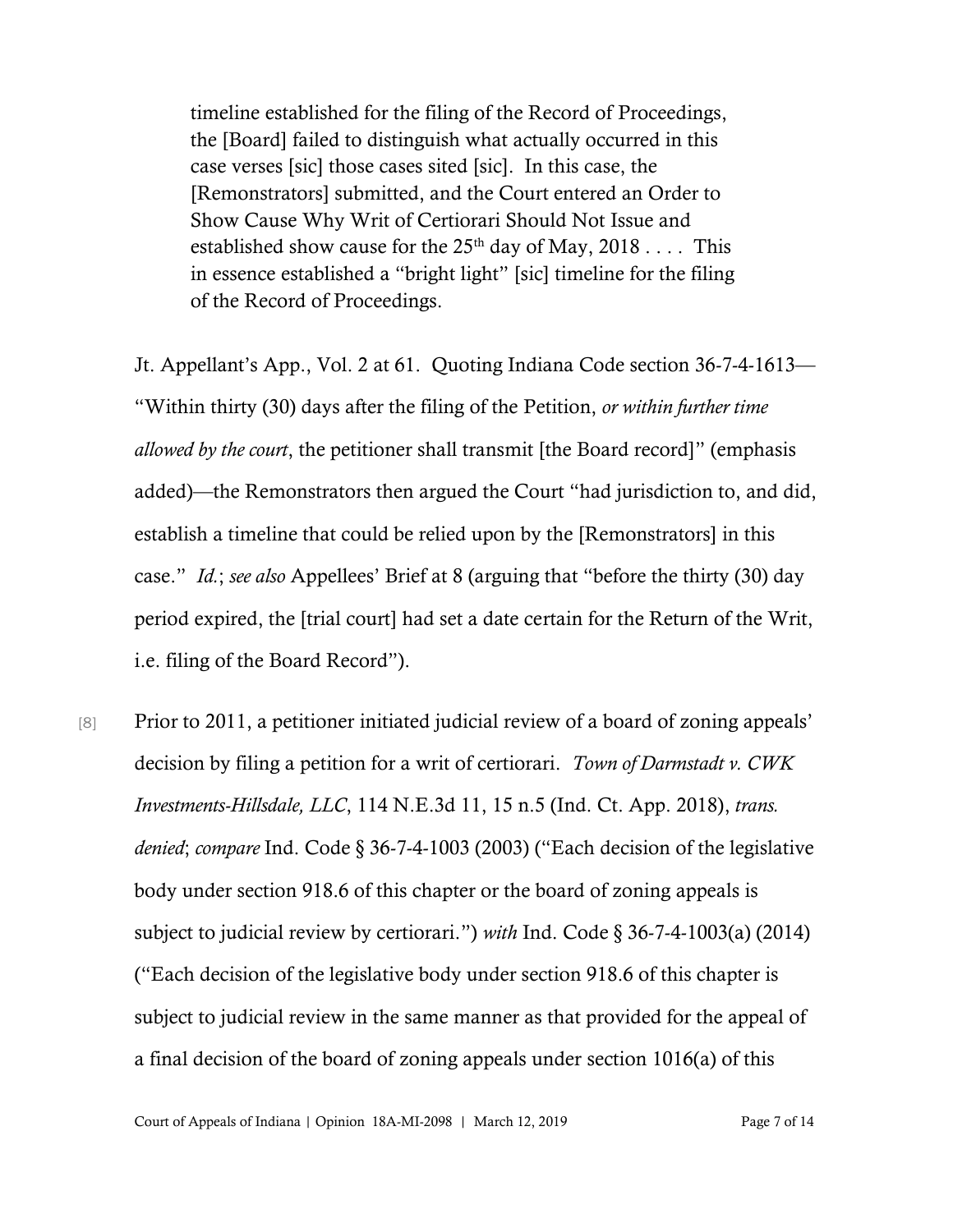chapter." ). In *Shipshewana Convenience Corp. v. Bd. of Zoning Appeals of LaGrange* 

*Cty.*, 656 N.E.2d 812 (Ind. 1995), our supreme court set forth the statutory procedure applicable at that time:

1. A party aggrieved by a decision of a Board of Zoning Appeals must file (a) a verified petition; (b) for a writ of certiorari to the Board of Zoning Appeals; (c) in a circuit or superior court in the county in which the premises are located; (d) within thirty days after the date of the Board of Zoning Appeal's decision; (e) setting forth that the decision of the Board of Zoning Appeals is illegal in whole or in part and specifying grounds of the illegality.

2. The aggrieved party must have notice served by the sheriff on each "adverse party" as defined by the statute.

3. Upon the filing of a petition for a writ of certiorari, the court is required to direct the Board of Zoning Appeals, within twenty days after the date of the petition, to show cause why the writ of certiorari should not issue.

4. If the Board of Zoning Appeals makes no or an inadequate showing that the writ should not issue, the court may issue the writ, prescribing a deadline for response not less than ten days from the date the writ is issued.

*Id.* at 812-13 (footnotes omitted) (citing Ind. Code § 36-7-4-1003, -1005, and -1006 (1981)). In response to the writ ("the return"), the Board would prepare various documents and transcripts called for by the writ and file them with the trial court within the time prescribed by the writ. Ind. Code § 36-7-4-1008 (1981).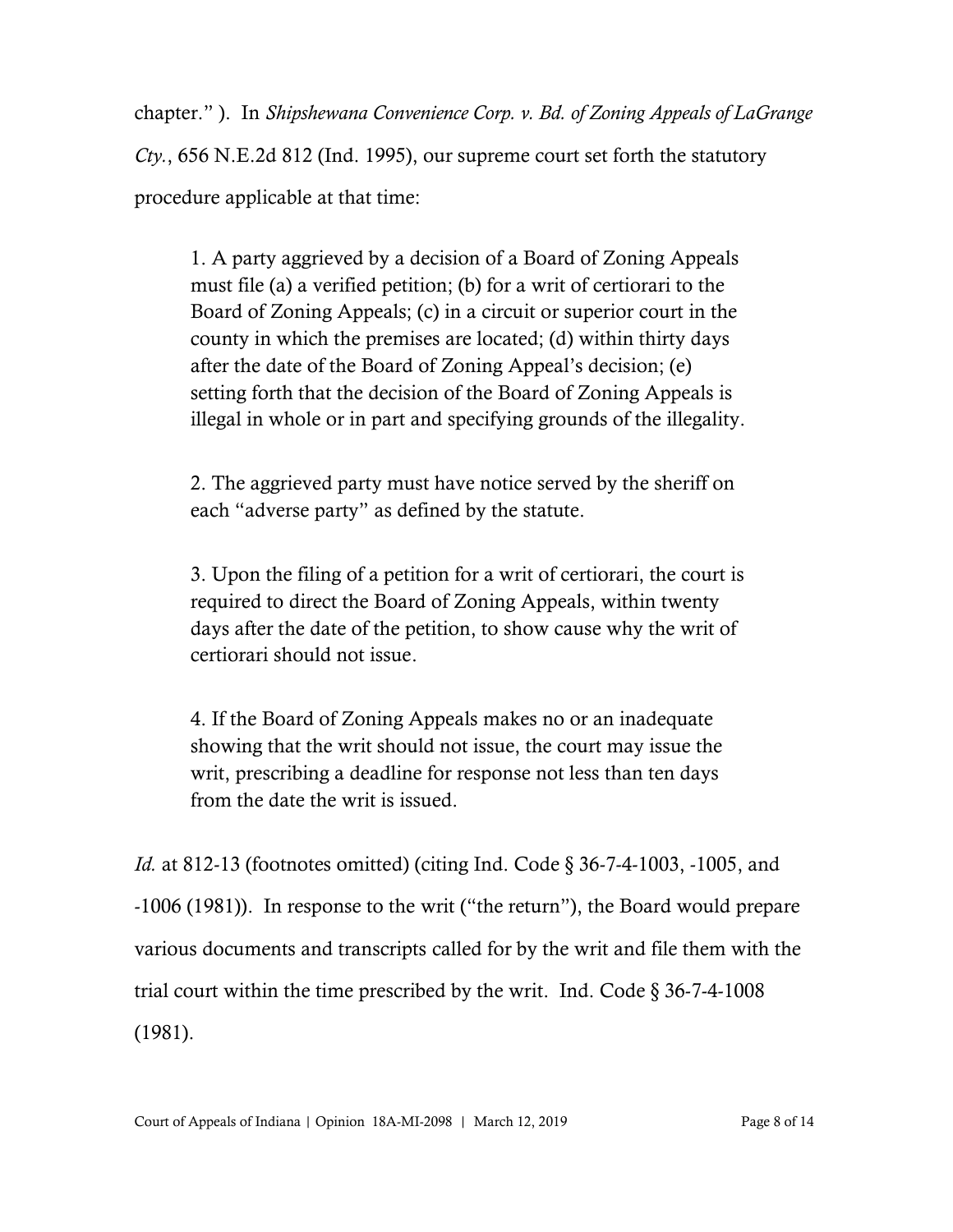[9] In 2011, Indiana Code sections 36-7-4-1005 to -1011 were repealed. P.L. 126-2011, sec. 68. Effective July 1, 2011, the 1600 Series "establishes the exclusive means for judicial review of zoning decisions[.]" Ind. Code § 36-7-4-1601(a). In other words, filing a petition for writ of certiorari, issuing a show cause order and a writ of certiorari, and the Board making a return on the writ are no longer the appropriate process for seeking judicial review of a Board decision. We will discuss the import of the trial court's order pursuant to this repealed process below.

### III. Timeliness

- [10] The 1600 Series now prescribes the following process for seeking judicial review of a board of zoning appeals' decision:
	- A petitioner must have standing. Ind. Code § 36-7-4-1603.
	- The petitioner must have exhausted administrative remedies. Ind. Code § 36-7-4-1604.
	- The petitioner must file the petition for review not later than thirty days after the zoning decision. Ind. Code  $\S$  36-7-4-1605.
	- The petitioner must comply with section 1613 concerning the time for filing the board record. $6$  Ind. Code  $\S$  36-7-4-1613(a).

 $6$  Section 1613(a) also describes the contents of the board record. The petitioner must submit a written request to the board to prepare the record. Ind. Code § 36-7-4-1613(c).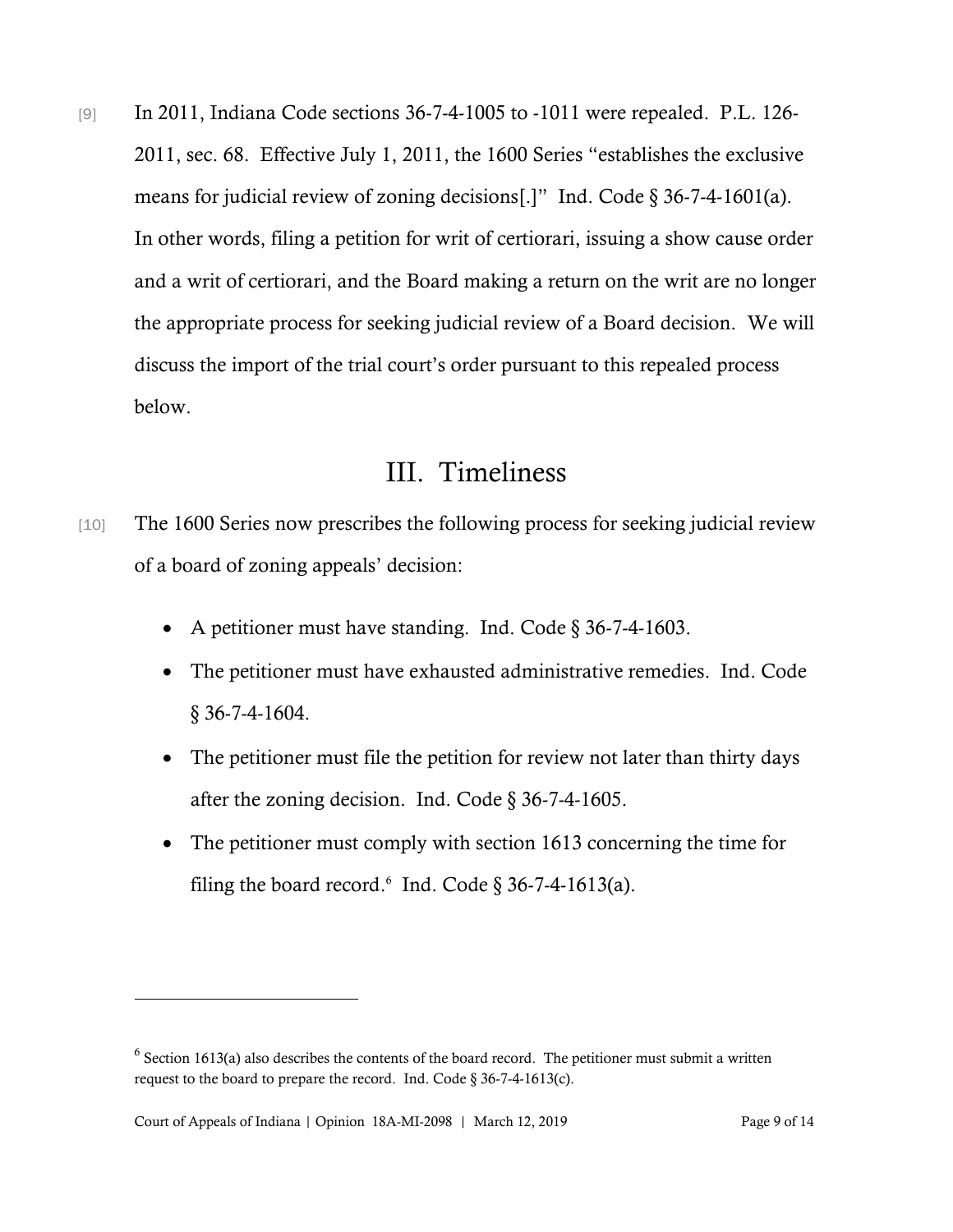*See Town of Pittsboro Advisory Plan Comm'n v. Ark Park LLC*, 26 N.E.3d 110, 117 (Ind. Ct. App. 2015).

- [11] The Board does not challenge the Remonstrators' standing or argue that they have not exhausted their administrative remedies. There is no question but that the petition was timely filed, as the zoning decision was issued on February 26, 2018, and the petition for judicial review was filed on March 28, thirty days later. The question to be answered is, when did the Board record need to be filed and did the Remonstrators comply? The Board contends the record needed to be filed or an extension sought by April 27, and the Remonstrators did not file their motion for extension of time until May 25. The Remonstrators contend the trial court's order set the time for filing the record or seeking an extension as May 25, they filed their motion for extension of time on that date, the trial court granted their motion, and therefore they have not missed the deadline for filing the Board record.
- [12] In *Howard v. Allen Cty. Bd. of Zoning Appeals*, we noted that because the judicial review provisions of the 1600 Series are identical in all material respects to the judicial review provisions of the Administrative Orders and Procedures Act ("AOPA"), <sup>7</sup> we could look to cases interpreting the AOPA judicial review

l

<sup>&</sup>lt;sup>7</sup> See Ind. Code § 4-21.5-5-1 (establishing this chapter as the exclusive means for judicial review of agency action); § 4-21.5-5-5 (requiring a petition for judicial review to be filed within thirty days of the agency action); § 4-21.5-5-13 (requiring the agency record to be filed within thirty days or "within further time allowed by the court or by law" and stating failure to file the record within the time permitted is cause for dismissal).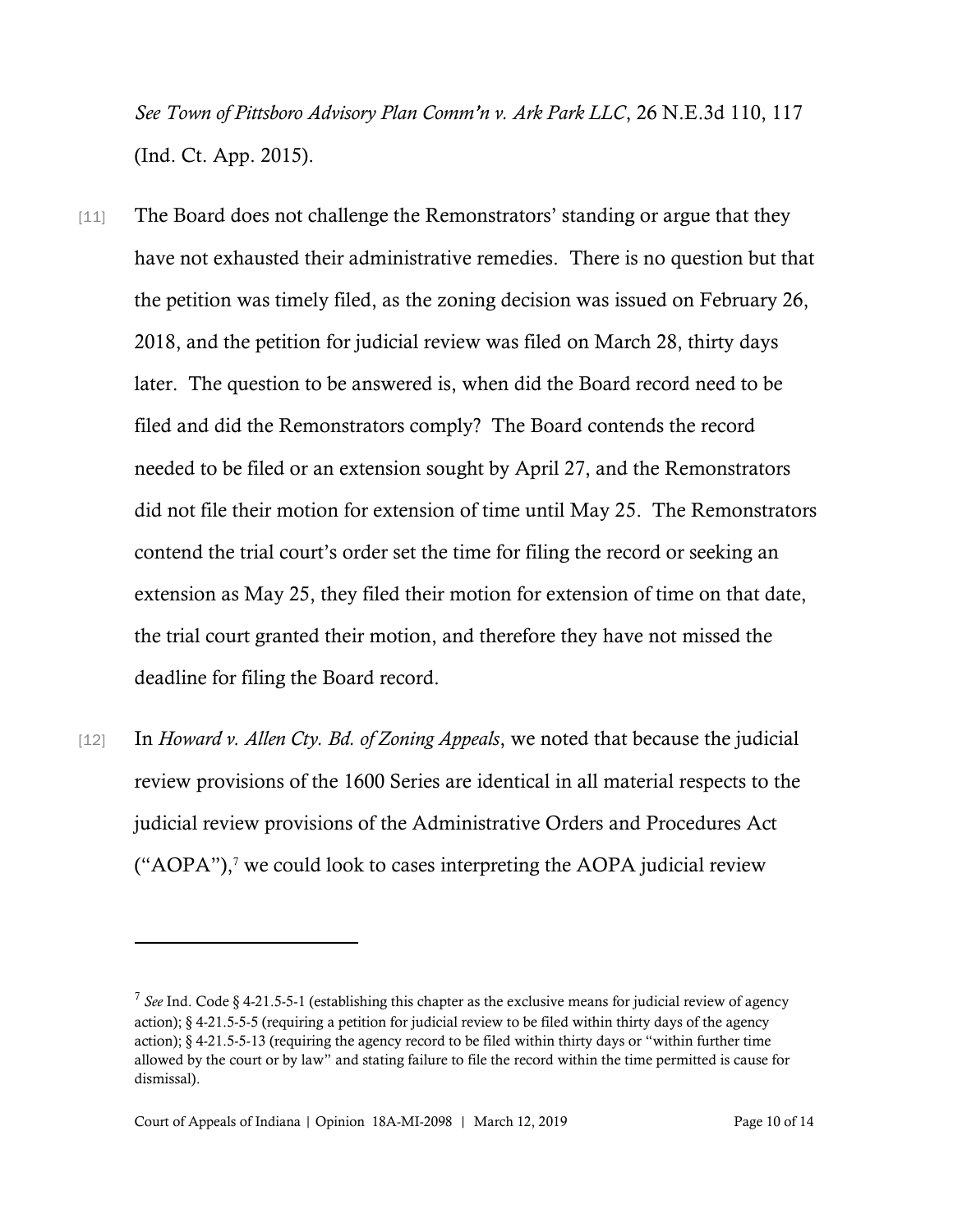process in interpreting the 1600 Series. 991 N.E.2d 128, 130 (Ind. Ct. App. 2013). Accordingly, in determining whether the trial court should have granted a belated extension request for filing of the board record, the *Howard* court looked to *Ind. Family & Soc. Servs. Admin. v. Meyer*, 927 N.E.2d 367 (Ind. 2010), in which our supreme court interpreted the AOPA requirement of filing the agency record. In *Meyer*, our supreme court stated, "The statute places on the petitioner the responsibility to file the agency record timely. Although the statute allows a petitioner to seek extensions of time from the trial court . . ., the statute does not excuse untimely filing or allow *nunc pro tunc* extensions." *Id.* at 370. Moreover, the trial court may grant a request for an extension of time under this section "only if the request is made during the initial thirty days following the filing of the petition for review or within any previously granted extension." *Id.* at 370-71.

[13] Applying these rules to the case before it, the court in *Howard* held that where the petitioner had neither filed the board record nor requested an extension of the filing deadline within thirty days after filing his petition, section 1613 required dismissal. 991 N.E.2d at 131. The court also rejected the petitioner's suggestion that the trial court has discretion with respect to untimely filings. *Id*. Thereafter, our supreme court clearly established in an AOPA case a bright-line approach to the filing of an agency record: "a petitioner for review cannot receive consideration of its petition where the statutorily-defined agency record has not been filed." *Teaching Our Posterity Success*, 20 N.E.3d at 155 (internal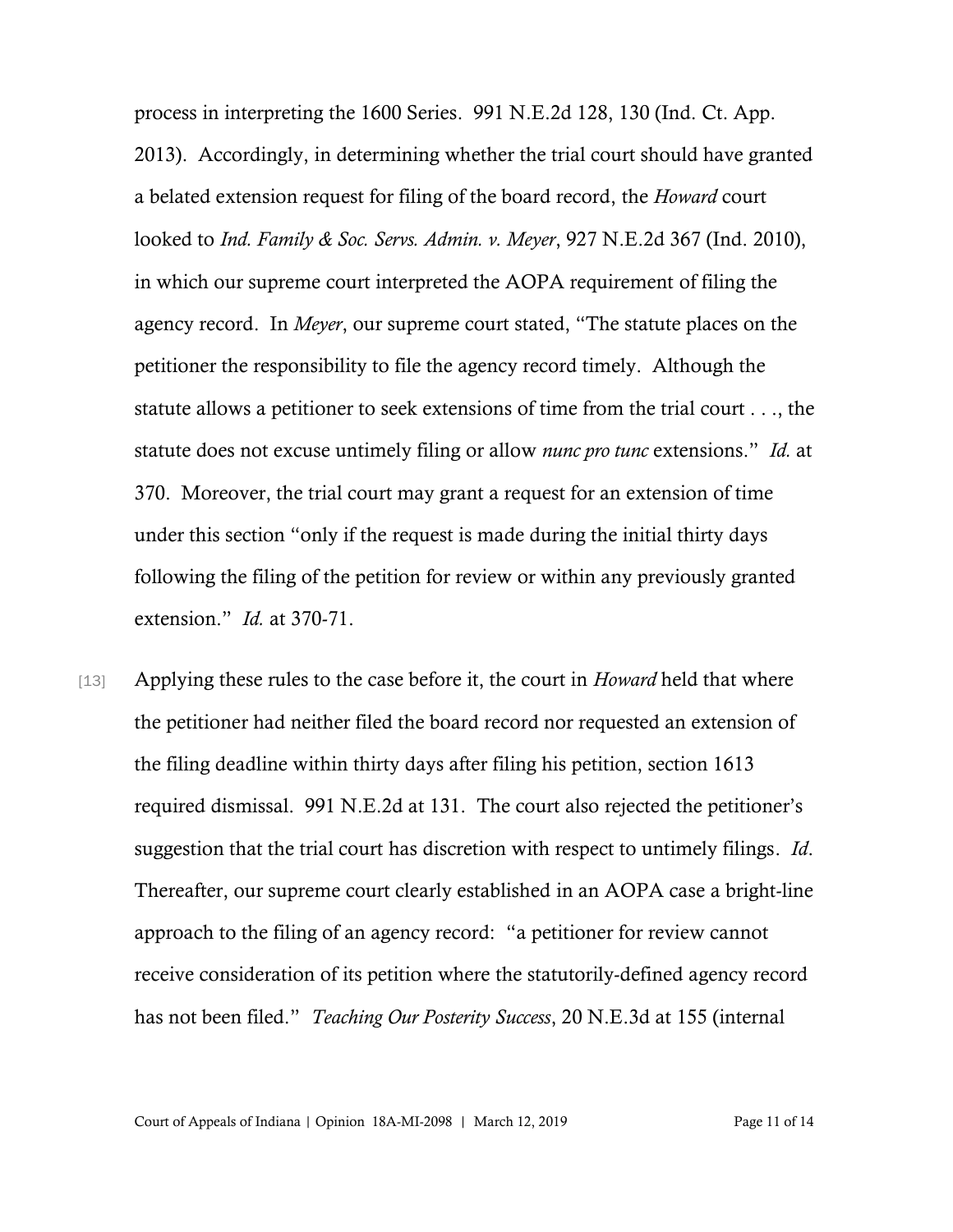footnote omitted); *see also First Am. Title Ins. Co. v. Robertson*, 19 N.E.3d 757, 762-63 (Ind. 2014) (holding the same).

- [14] Thus, the answer to the question before us is plain from the statute itself and from prior cases: the 1600 Series is the exclusive means for seeking judicial review, replacing the former certiorari process; the board record or a motion for an extension of time must be filed within thirty days of the petition; and aside from granting a timely motion for extension of time, the trial court may not otherwise alter the timeline or retroactively grant an extension.
- [15] The Remonstrators' argument is essentially one of equity: they assert the trial court "had the ability and responsibility to manage its own docket and timelines" and, referencing *Teaching Our Posterity Success*, argues that the court set its own "[b]rightline filing date" of May 25, within which timeline they acted appropriately. Appellees' Brief at 7-8. They also note that the Board record had not yet been prepared at the trial court's deadline, it was unclear when it would be prepared, and requiring Remonstrators to abide by the statutory timeline instead of the court's would "create a series of procedural landmines" for them. *Id.* at 8.
- [16] As to the trial court managing its own docket, the Remonstrators' argument continues to hinge on the availability of the certiorari process as an "alternate" process to the 1600 Series. In the certiorari process, the court *could* set deadlines. *See* Ind. Code § 36-7-4-1006 (2003) (when court issues a writ of certiorari, it prescribes the time in which the Board is to file the record). But the

Court of Appeals of Indiana | Opinion 18A-MI-2098 | March 12, 2019 Page 12 of 14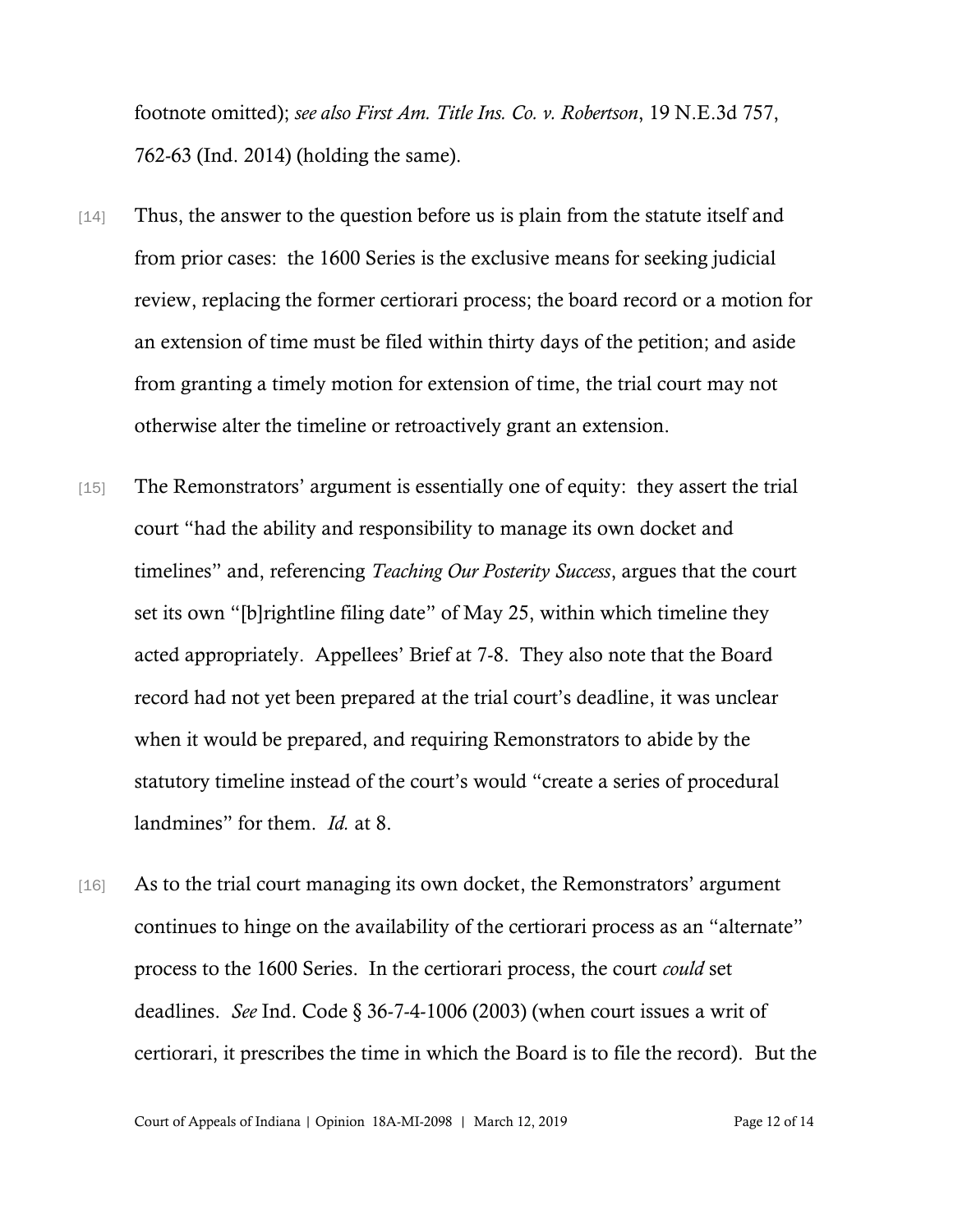certiorari process has been repealed for nearly a decade, and the Remonstrators are required to abide by the provisions of the 1600 Series. We would be remiss if we did not also note that the *trial court* is required to abide by those provisions as well. The trial court signed an order that is meaningless, as it is directed to the requirements of a now-repealed statutory process, and in doing so, unnecessarily furthered the procedural confusion at the heart of this case.<sup>8</sup>

- [17] As to the unavailability of the Board record at the time it was required to be filed, the court in *Meyer* noted that the statute acknowledges "possible difficulties" in preparing and submitting the agency record but nonetheless "places the burden on the petitioner to file or seek an extension within the statutory period or any [previously granted] extension." 927 N.E.2d at 371. *See* Ind. Code § 36-7-4-1613 (b) ("An extension of time in which to file the record shall be granted by the court for good cause shown. Inability to obtain the record from the responsible board within the time permitted by this section is good cause.").
- [18] In sum, the Remonstrators timely filed their petition for judicial review on March 26, and under the 1600 Series, the Board record or a motion for

<sup>&</sup>lt;sup>8</sup> The Remonstrators' position is somewhat inconsistent, in that it submitted to the trial court an Order to Show Cause Why Writ of Certiorari Should Not Issue. Under the former certiorari process, that order would set a date for the board to show cause why a writ of certiorari should not issue and if it failed to do so, *then* the court would issue the writ and set a time for the record to be filed. In other words, if the Remonstrators were committed to this as the appropriate process, they would not believe there was a deadline for filing the record as the trial court has not yet issued a writ directing the Board to do so. We also note that under the former process, the *Board* would be responsible for filing the record, and yet the Remonstrators acknowledge that filing the record in this case is their responsibility.